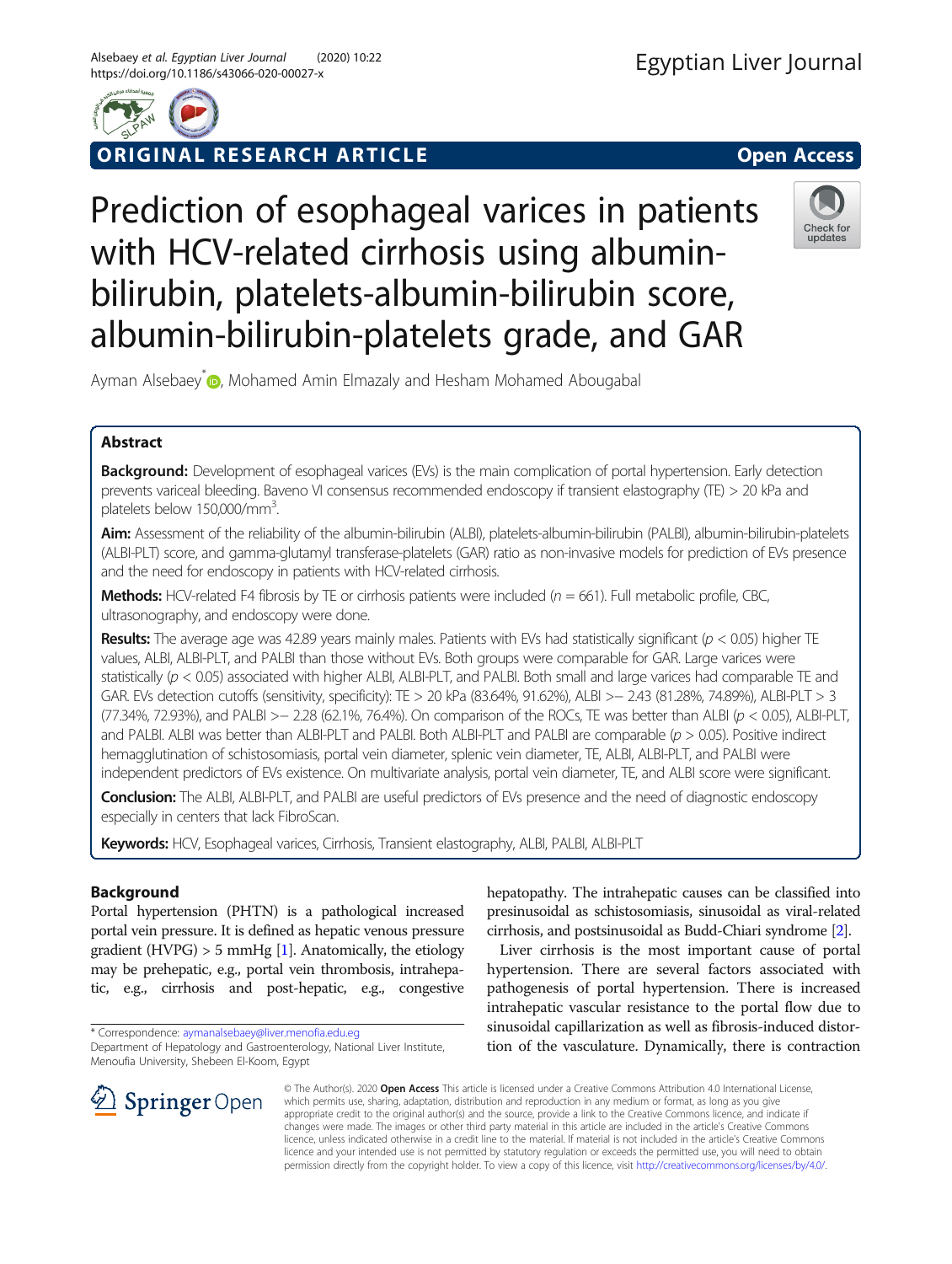of the smooth muscles of the blood vessels, hepatic stellate cells around the sinusoids, and the myofibroblasts in the fibrous septae, in response to increased vasoconstrictors, e.g., endothelins, norepinephrine, angiotensin II, cysteinyl leukotrienes and decreased intrahepatic vasodilators as nitrous oxide. Splanchnic vasodilation in response to glucagon, nitrous oxide, prostacyclin, bacterial translocation, and carbon monoxide is a major cause of increased portal venous flow  $[1, 3]$  $[1, 3]$  $[1, 3]$  $[1, 3]$ .

Esophageal varices (EVs), a major complication of portal hypertension, may rupture and bleed with increased mortality rate. EVs are dilated tortuous submucosal veins usually in the distal esophagus. They develop when HVPG > 10 mmHg but bleed when HVPG > 12 mmHg [[1\]](#page-6-0). Endoscopy is the gold standard for the detection and diagnosis for the follow-up of EVs.

By doing endoscopy, we can classify variceal size, detect gastric varices and portal hypertensive gastropathy. Moreover, endoscopy is a therapeutic tool that allows variceal eradication, for example, band ligation and glue obturation of gastric varices [\[4\]](#page-6-0).

Endoscopy is costly, bothersome for the patients especially if done without conscious sedation. So, noninvasive methods for variceal detection are warranted. Clinically, splenomegaly, platelet count, and platelet to spleen ratio > 909 are suggestive of portal hypertension. Radiologically, Doppler, CT, and MRI can detect varices. Furthermore, liver stiffness measured by transient elastography (TE) as with FibroScan can predict EVs. Recently, endoscopic video capsule can diagnose EVs but cannot assess the size  $[5]$  $[5]$  $[5]$ .

On the one hand, the Baveno VI consensus [\[6](#page-6-0)] recommended screening endoscopy in patients with liver transient elastography (TE) > 20 kPa and platelets < 150,000/ mm<sup>3</sup> and vice versa. On the other hand, the TE measurement by FibroScan is not available in all hospitals.

In clinical practice, the physician needs models based on the routine investigations to alarm him about the probability of esophageal varices and need of the endoscopy.

This study aimed at assessing albumin-bilirubin (ALBI), platelets-albumin-bilirubin score (PALBI), albumin-bilirubinplatelets grade (ALBI-PLT), and gamma-glutamyl transferaseplatelets (GAR) ratio as non-invasive models for prediction of EVs presence and the need for endoscopy in patients with HCV-related cirrhosis.

## Methods

This study was conducted in the National Liver Institute hospitals, Menoufia University. After patient education and answering for all questions, an informed consent was signed by all patients. The study was approved by the institutional review board.

Six hundred sixty-one HCV patients with F4 fibrosis as measured by transient elastography ( $n = 423, 62.5\%$ ) [[7,](#page-6-0) [8](#page-7-0)] or clinically diagnosed as having cirrhosis. The diagnosis of liver cirrhosis was done depending on the clinical, laboratory and radiological features by abdominal ultrasonography [[9\]](#page-7-0).

Exclusion criteria included the following: dual or other liver disease (HBV, alcohol, etc.); portal vein thrombosis; gastric varices on endoscopy; history of previous endoscopy; previous variceal bleeding, ascites; hepatic encephalopathy; and hepatocellular carcinoma.

Thorough history taking and complete clinical examination of the patients were done. Full metabolic profile, CBC, and INR were done. Gamma-glutamyl transferase was done only in 148 cases. All investigations were done within 1 week before endoscopy.

Upper esophageo-gastroscopy was done by the same endoscopist (A) to screen for EVs presence and grade discrimination. EVs were classified into small and large varices [[10](#page-7-0)].

Calculations:

ALBI =  $(log_{10}$  bilirubin  $\mu$ mol/L × 0.66) + (albumin g/L ×  $-$  0.085) [\[11](#page-7-0)].

ALBI grades: ALBI I  $\le$  - 2.60, ALBI II > - 2.60 to  $\le$  -1.39 and ALBI III > - 1.39.

PALBI =  $(2.02 \times \log_{10} \text{ bilirubin}) + (-0.37 \times \log_{10} \text{ biliru-}$  $\[\binom{1}{0} + (-0.04 \times \text{albumin}) + (-3.48 \times \log_{10} \text{platelets}) +$  $(1.01 \times \text{[log}_{10} \text{ platelets}]^2)$  [[12,](#page-7-0) [13\]](#page-7-0).

PALBI grades: PALBI grade 1: value ≤ − 2.53, PALBI grade 2: value from  $-2.53$  to  $-2.09$ , PALBI grade 3: value > − 2.09

 $ALBI-PLT = sum of the ALBI grade (I–III) to the plate$ let count grade (I–II). Grade I platelet count = platelets > 150,000/mm<sup>3</sup> and grade II platelet count = platelets  $\leq$  150, 000/mm<sup>3</sup>. The ALBI PLT range is 2-5 [\[14](#page-7-0)].

GAR = gamma − glutamyl transferase (U/L)/platelets mm<sup>3</sup>  $\times$  100 [\[15\]](#page-7-0).

N.B. GAR was calculated for 77 patients without varices, 71 patients with EVs (24 small varices and 47 large varices).

## Statistical analysis

Data were statistically analyzed using IBM® SPSS® Statistics® version 21 for Windows (IBM Corporation, North Castle Drive, Armonk, NY, USA) and MedCalc® version 18.2.1 (Seoul, Republic of Korea). Data were expressed as mean ± standard deviation, median (interquartile range) for data that are not normally distributed and column percentage for nominal data. All  $p$  values are 2 tailed, with values < 0.05 considered statistically significant,  $p = 0.01$  is highly significant and  $p = 0.001$  is very highly significant. Comparisons between two groups were performed using Student's  $t$  test for parametric data, and Mann-Whitney test for non-parametric data. Chi-squared test  $(\chi^2)$  and Fisher exact test for categorical data analysis. The receiver operating characteristic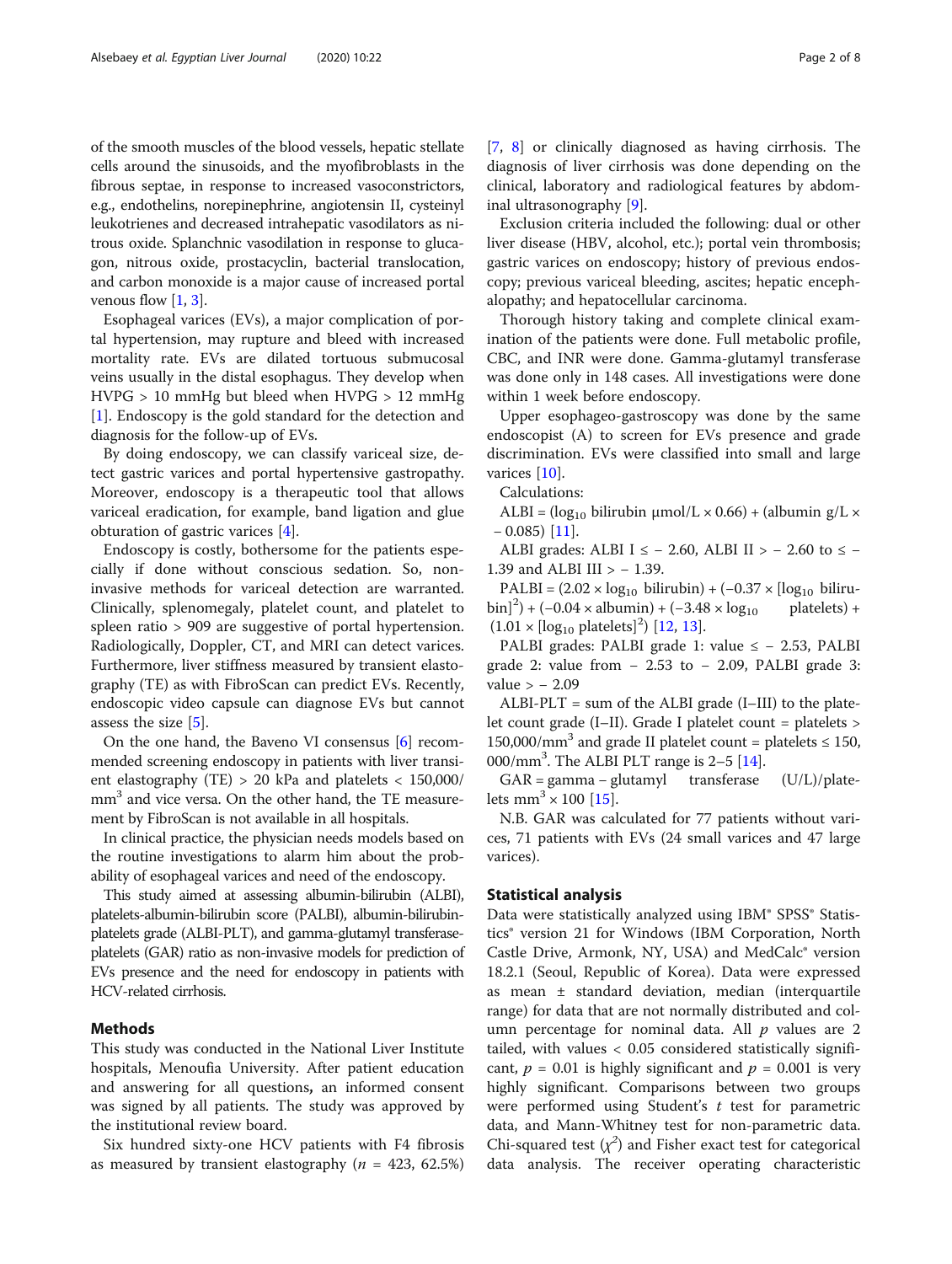Table 1 Baseline characteristics, investigations, and scores

|                                |                   | No EVs                           | EVs                               | р                    |
|--------------------------------|-------------------|----------------------------------|-----------------------------------|----------------------|
|                                |                   | $N = 458$                        | $N = 203$                         |                      |
| Age (years)                    |                   | $40.48 \pm 11.38$<br>40 (17)     | $51.16 \pm 8.55$<br>51 (9)        | $0.001$ <sup>#</sup> |
| Sex                            | Female            | 131 (28.6%)                      | 65 (32.0%)                        | 0.406                |
|                                | Male              | 327 (71.4%)                      | 138 (68.0%)                       |                      |
| IHA Sch.                       | Negative          | 320 (89.4%)                      | 43 (78.2%)                        | 0.025                |
|                                | Positive          | 38 (10.6%)                       | 12 (21.8%)                        |                      |
| Total bilirubin (mg/dL)        |                   | $1.26 \pm 1.74$<br>0.85(0.5)     | $2.01 \pm 2.16$<br>1.5(1.4)       | $0.001$ <sup>#</sup> |
| Albumin (mg/dL)                |                   | $3.96 \pm 0.82$<br>4.2(0.8)      | $3.09 \pm 0.81$<br>3.1(1.1)       | $0.001$ <sup>#</sup> |
| AST (U/L)                      |                   | $55.43 \pm 41.26$<br>45 (34)     | 78.40 ± 115.99<br>59 (47)         | $0.001$ <sup>#</sup> |
| ALT (U/L)                      |                   | $55.59 \pm 48.14$<br>45 (34)     | 57.41 ± 75.28<br>46 (39)          | $0.912$ <sup>#</sup> |
| GGT (U/L)                      |                   | 64.47 87.14<br>32 (56.5)         | $63.70 \pm 69.60$<br>34 (52)      | $0.338*$             |
| Hemoglobin (g/dL)              |                   | $13.48 \pm 1.51$<br>13.5(2.1)    | $12.25 \pm 3.06$<br>12(2.8)       | $0.001$ <sup>#</sup> |
| WBCs (/mm <sup>3</sup> )       |                   | $6.52 \pm 7.16$<br>5.9(3)        | $4.60 \pm 1.44$<br>4.45(2)        | $0.001$ <sup>#</sup> |
| Platelets (10 <sup>9</sup> /L) |                   | $175.99 \pm 66.72$<br>175 (90)   | $92.42 \pm 39.39$<br>89 (54)      | 0.001                |
| Platelets (/mm <sup>3</sup> )  | $\geq 15010^9$ /L | 308 (96%)                        | 13 (4%)                           | 0.001                |
|                                | $< 15010^{9}$ /L  | 150 (44.1%)                      | 190 (55.9%)                       |                      |
| <b>INR</b>                     |                   | $1.17 \pm 0.28$<br>1.1(0.2)      | $1.33 \pm 0.28$<br>1.3(0.2)       | $0.001$ <sup>#</sup> |
| Portal vein diameter (cm)      |                   | $11.39 \pm 1.53$<br>11(2)        | $13.17 \pm 2.36$<br>13(2)         | $0.001$ <sup>#</sup> |
| Splenic vein diameter (cm)     |                   | $9.28 \pm 1.09$<br>9(1)          | $9.60 \pm 1.51$<br>9(1)           | $0.052$ <sup>#</sup> |
| Transient elastography (kPa)   |                   | $17.54 \pm 6.46$<br>16.8 (7.9)   | $31.92 \pm 13.29$<br>29.6 (16.7)  | $0.001$ <sup>#</sup> |
| ALBI score                     |                   | $-2.58 \pm 0.84$<br>$-2.84(0.7)$ | $-1.71 \pm 0.81$<br>$-1.68(1.16)$ | $0.001$ <sup>#</sup> |
| ALBI grade                     | 1                 | 310 (67.7%)                      | 31 (15.3%)                        | 0.001                |
|                                | $\overline{2}$    | 91 (19.9%)                       | 106 (52.2%)                       |                      |
|                                | 3                 | 57 (12.4%)                       | 66 (32.5%)                        |                      |
| ALBI-PLT score                 |                   | $2.83 \pm 1.04$<br>2(2)          | $3.99 \pm 0.88$<br>4 (1)          | $0.001$ <sup>#</sup> |
| ALBI-PLT grade                 | 2                 | 249 (54.4%)                      | 17 (8.4%)                         | 0.001                |
|                                | 3                 | 85 (18.6%)                       | 29 (14.3%)                        |                      |
|                                | 4                 | 78 (17%)                         | 96 (47.3%)                        |                      |
|                                | 5                 | 46 (10%)                         | 61 (30%)                          |                      |
| PALBI score                    |                   | $-2.46 \pm 0.51$                 | $-2.09 \pm 0.55$                  | 0.001                |
| PALBI grade                    | 1                 | 252 (55%)                        | 46 (22.7%)                        | 0.001                |
|                                | 2                 | 128 (27.9%)                      | 55 (27.1%)                        |                      |
|                                | 3                 | 78 (17%)                         | 102 (50.2%)                       |                      |
| GAR                            |                   | $1.82 \pm 5.03$<br>0.83 (1.28)   | $1.57 \pm 1.61$<br>0.99(1.2)      | $0.197*$             |

EVs esophageal varices, IHA Sch indirect hemagglutination of schistosomiasis #  $*$ Mann-Whitney test. Data are represented as mean  $\pm$  standard deviation number (percentage) for nominal data and median (interquartile range) for data out of normal distribution

(ROC) curve analysis was used for detection of the cutoff value for the esophageal varices presence and for small versus large varices size discrimination. For each cutoff, sensitivity, specificity, positive predictive value, and negative predictive value were calculated. The ROCs were compared using the DeLong tests to assess variable discrimination. Univariate and multivariate binary logistic regression were done for detecting the predictors of esophageal varices presence irrespective of the size.

### Results

Table 1 demonstrates comparison between patients with and without esophageal varices. Patients with esophageal varices compared to those without varices, were older  $(51.16 \pm 8.55 \text{ vs. } 40.48 \pm 11.38 \text{ years}; p = 0.001)$  and positive for indirect hemagglutination of schistosomiasis  $(21.8\% \text{ vs. } 10.6\%; p = 0.025).$ 

Patients with esophageal varices had statistically significant ( $p < 0.05$ ) higher value [median (IOR)] of serum total bilirubin [1.5 (1.4) vs. 0.85 (0.5) mg/dL], serum AST [59 (47) vs. 45 (34) U/L], INR [1.3 (0.2) vs. 1.1 (0.2)], liver stiffness [29.6 (16.7) vs. 16.8 (7.9) kPa], portal vein diameter [13 (2) vs. 11 (2) cm], and splenic vein diameter.

Meanwhile, they had statistically significant ( $p < 0.05$ ) lower value [median (IQR)] of serum albumin [3.1 (1.1) vs. 4.2 (0.8) mg/dL], hemoglobin [12 (2.8) vs. 13.5 (2.1) g/dL], WBCs [4.45 (2) vs. 5.9 (3) mm<sup>3</sup>] and platelets [89  $(54)$  vs. 175 (90)  $10^9$ /L]. About 55.9% of the patients with EVs had platelets  $< 150,000$  mm<sup>3</sup>.

Patients with esophageal varices compared to those without varices (Table [1](#page-3-0) and Fig. 1) had statistically significant ( $p < 0.05$ ) higher value [median (IQR)] of ALBI score [- 1.68(1.16) vs. − 2.84(0.7)], ALBI-PLT score [4(1) vs. 2(2)], and PALBI score ( $2.09 \pm 0.55$  vs. – 2.46 ± 0.51). Both groups were comparable as regards GAR  $(p = 0.197)$ .

Table [2](#page-3-0) shows discrimination of small and large varices. Large varices were statistically ( $p < 0.05$ ) associated with higher [median (IQR)] liver stiffness [29.8 (14.7) vs. 29 (17.1) kPa], ALBI score [− 1.47 (0.7) vs. − 2.08 (1.1)], ALBI-PLT score  $[4 (1)$  vs. 4  $(0.5)$ ] and PALBI score  $[-$ 1.9 (0.5) vs. − 2.34 (0.7)]. Both small and large varices had comparable GAR ( $p = 0.535$ ).

The ROC curve analysis was used to assess the usefulness of ALBI score, ALBI-PLT score, PALBI score, and GAR as non-invasive models for detection of esophageal varices and discrimination of its grade or size (Table [3\)](#page-3-0).

For variceal detection whatever the size (Figs. [2](#page-4-0) and [4](#page-5-0)); ALBI >− 2.43 had 81.28% sensitivity, 74.89% specificity, 58.9% PPV, and 90% NPV. The ALBI-PLT score > 3 had 77.34% sensitivity, 72.93% specificity, 55.86% PPV, and 87.90% NPV. The PALBI score >− 2.28 had 62.1% sensitivity, 76.4% specificity, 53.8% PPV, and 82% NPV. In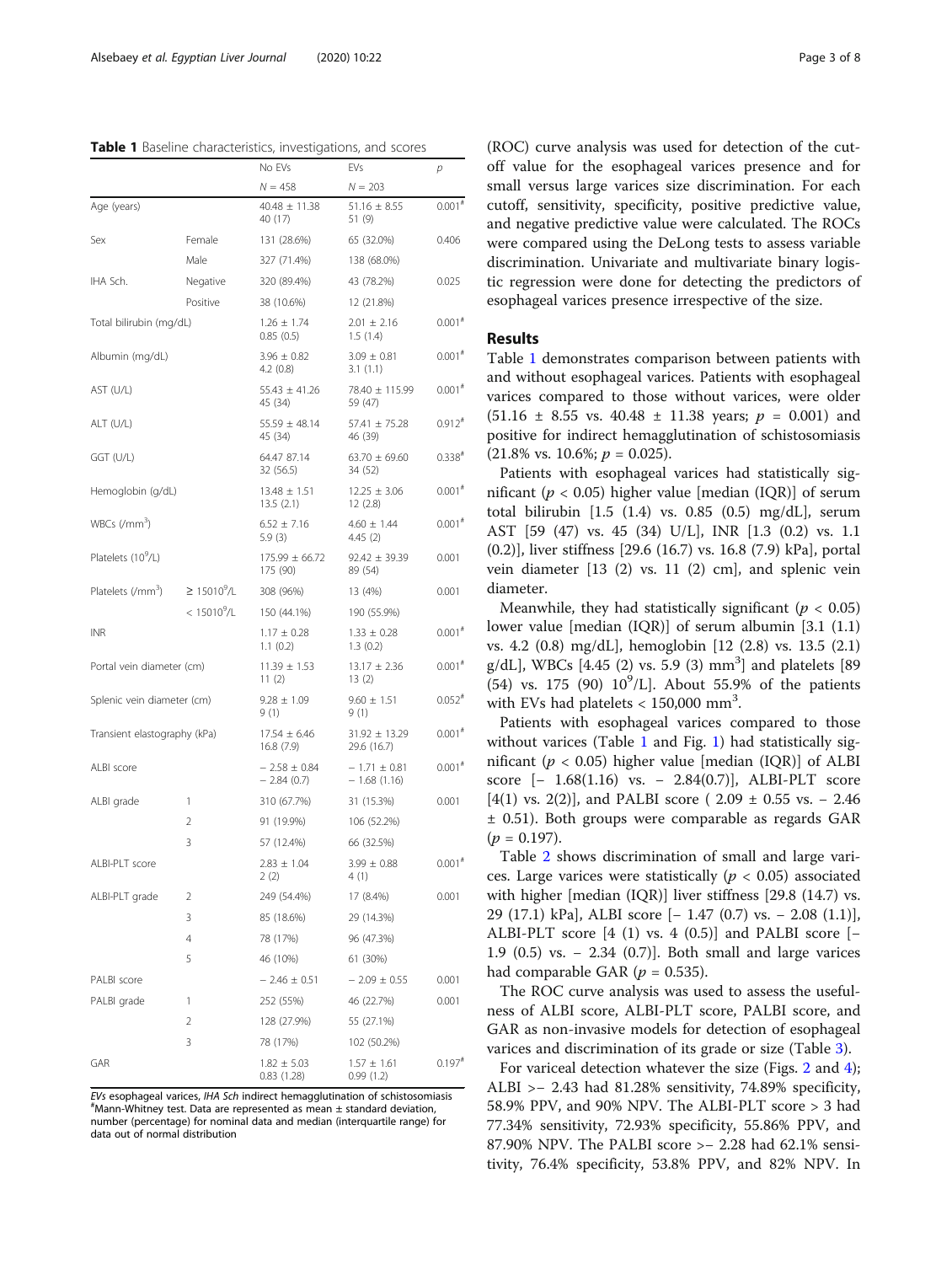<span id="page-3-0"></span>

the current study, the cut-off of the liver stiffness adopted by the Baveno VI (>− 20 kPa) had had 83.64% sensitivity, 91.62% specificity, 60.5% PPV, and 97.3% NPV.

Pairwise comparison of ROC curves for esophageal varices detection whatever the size revealed TE was better than ALBI ( $p < 0.05$ ), ALBI-PLT, ( $p < 0.05$ ), and PALBI ( $p < 0.05$ ). ALBI was better than ALBI-PLT ( $p <$ 0.05) and PALBI ( $p < 0.05$ ). Both ALBI-PLT and PALBI are comparable ( $p > 0.05$ ).

For large varices discrimination (Figs. [3](#page-4-0) and [4\)](#page-5-0); ALBI >− 1.88 had 92.96% sensitivity, 60.61% specificity, 55.9% PPV, and 94.1% NPV. The ALBI-PLT score > 4 had 39.44% sensitivity, 75% specificity, 45.9% PPV, and 69.7% NPV. The PALBI score >− 2.12 had 87.32% sensitivity, 64.39% specificity, 56.9% PPV, and 90.4% NPV.

Table 2 Comparison of TE, ALBI, ALBI-PLT, and PALBI in patients with small and large esophageal varices

|                              | Esophageal varices             |                                | р                    |
|------------------------------|--------------------------------|--------------------------------|----------------------|
|                              | Small                          | Large                          |                      |
|                              | $N = 132$                      | $N = 71$                       |                      |
| Transient elastography (kPa) | $30.84 + 12.68$<br>29(17.1)    | $33.33 + 14.18$<br>29.8 (14.7) | $0.44$ <sup>#</sup>  |
| Al BI score                  | $-1.92 + 0.83$<br>$-2.08(1.1)$ | $-1.29 + 0.57$<br>$-1.47(0.7)$ | $0.001$ <sup>#</sup> |
| ALBI-PLT score               | $3.89 + 0.92$<br>4(0.5)        | $4.18 + 0.78$<br>4(1)          | $0.039^{#}$          |
| PALBI score                  | $-2.24 + 0.55$<br>$-2.34(0.7)$ | $-1.80 + 0.43$<br>$-1.9(0.5)$  | $0.001$ <sup>#</sup> |
| GAR                          | $1.63 \pm 1.64$<br>1.08(1.37)  | $1.54 + 1.61$<br>0.86(1.02)    | $0.535$ <sup>#</sup> |

 $^{\#}$ Mann-Whitney test. Data are represented as mean  $\pm$  standard deviation and median (interquartile range) for data out of normal distribution

|                   |                         |                    | coophagear variets and sinah versas large vances |                    |                    |
|-------------------|-------------------------|--------------------|--------------------------------------------------|--------------------|--------------------|
| Varices detection |                         |                    |                                                  |                    |                    |
|                   | <b>ALBI</b>             | ALBI-PLT           | PALBI                                            | TE.                | <b>GAR</b>         |
| <b>AUC</b>        | 0.794                   | 0.784              | 0.708                                            | 0.956              | 0.562              |
| <b>SE</b>         | 0.0184                  | 0.0178             | 0.0225                                           | 0.0106             |                    |
| P                 | 0.001                   | 0.001              | 0.001                                            | 0.001              | 0.197              |
| 95% CI            | $0.758 -$<br>0.831      | $0.748 -$<br>0.821 | $0.664-$<br>0.752                                | $0.931 -$<br>0.973 | $0.469 -$<br>0.654 |
| Cut-off           | $>-2.43$                | > 3                | $>-2.28$                                         | > 20               |                    |
| Sensitivity       | 81.28                   | 77.34              | 62.1                                             | 83.64              |                    |
| Specificity 74.89 |                         | 72.93              | 76.4                                             | 91.62              |                    |
| PPV               | 58.9                    | 55.86              | 53.8                                             | 60.5               |                    |
| <b>NPV</b>        | 90                      | 87.90              | 82                                               | 97.3               |                    |
|                   | Large varices detection |                    |                                                  |                    |                    |
|                   | ALBI                    | ALBI-PLT           | PALBI                                            | <b>TE</b>          | GAR                |
| <b>AUC</b>        | 0.744                   | 0.582              | 0.754                                            | 0.561              | 0.545              |
| P                 | 0.001                   | 0.036              | 0.001                                            | 0.441              | 0.5431             |
| 95% CI            | $0.678 -$<br>0.803      | $0.511 -$<br>0.651 | $0.688 -$<br>0.811                               | $0.421 -$<br>0.695 | $0.422 -$<br>0.663 |
| Cut-off           | $>-1.88$                | >4                 | >–2.12                                           |                    |                    |
| Sensitivity       | 92.96                   | 39.44              | 87.32                                            |                    |                    |

Table 3 Receiver operating characteristic (ROC) curve analysis of TE, ALBI, ALBI-PLT, and PALBI in patients with and without esophageal varices and small versus large varices

TE transient elastography, PPV positive predictive value, NPV negative predictive value

Specificity 60.61 75 64.39 PPV 55.9 45.9 56.9 NPV 94.1 69.7 90.4

Pairwise comparison of ROC curves for discrimination of large varices revealed both the ALBI score and PALBI score were comparable ( $p = 0.526$ ). Both ALBI score and PALBI score were better than ALBI-PLT score;  $(p =$ 0.001) and  $(p = 0.001)$ , respectively.

By univariate logistic regression, the following variables were statistically independent predictors for esophageal varices presence (Table [4\)](#page-5-0); positive indirect hemagglutination of schistosomiasis (odd = 2.35, 95% CI  $= 1.14 - 4.84$ ), portal vein diameter (odd  $= 1.71$ , 95% CI = 1.52–1.92), splenic vein diameter (odd = 1.24, 95% CI = 1.05–1.45), TE (odds = 1.25, 95% CI = 1.19–1.32), ALBI score (odd = 2.94, 95% CI = 2.40–3.62), ALBI-PLT score (odd = 2.78, 95% CI = 2.32–3.34), and PALBI score (odd  $= 3.45, 95\% \text{ CI} = 2.50 - 4.76.$ 

On multivariate analysis, portal vein diameter, TE, and ALBI score were statistically independent predictors for esophageal varices presence.

## **Discussion**

PHTN and subsequently EVs varices are the main complications of liver cirrhosis. Once the EVs bleed, the hepatic reserve begins to decrease with each attack since the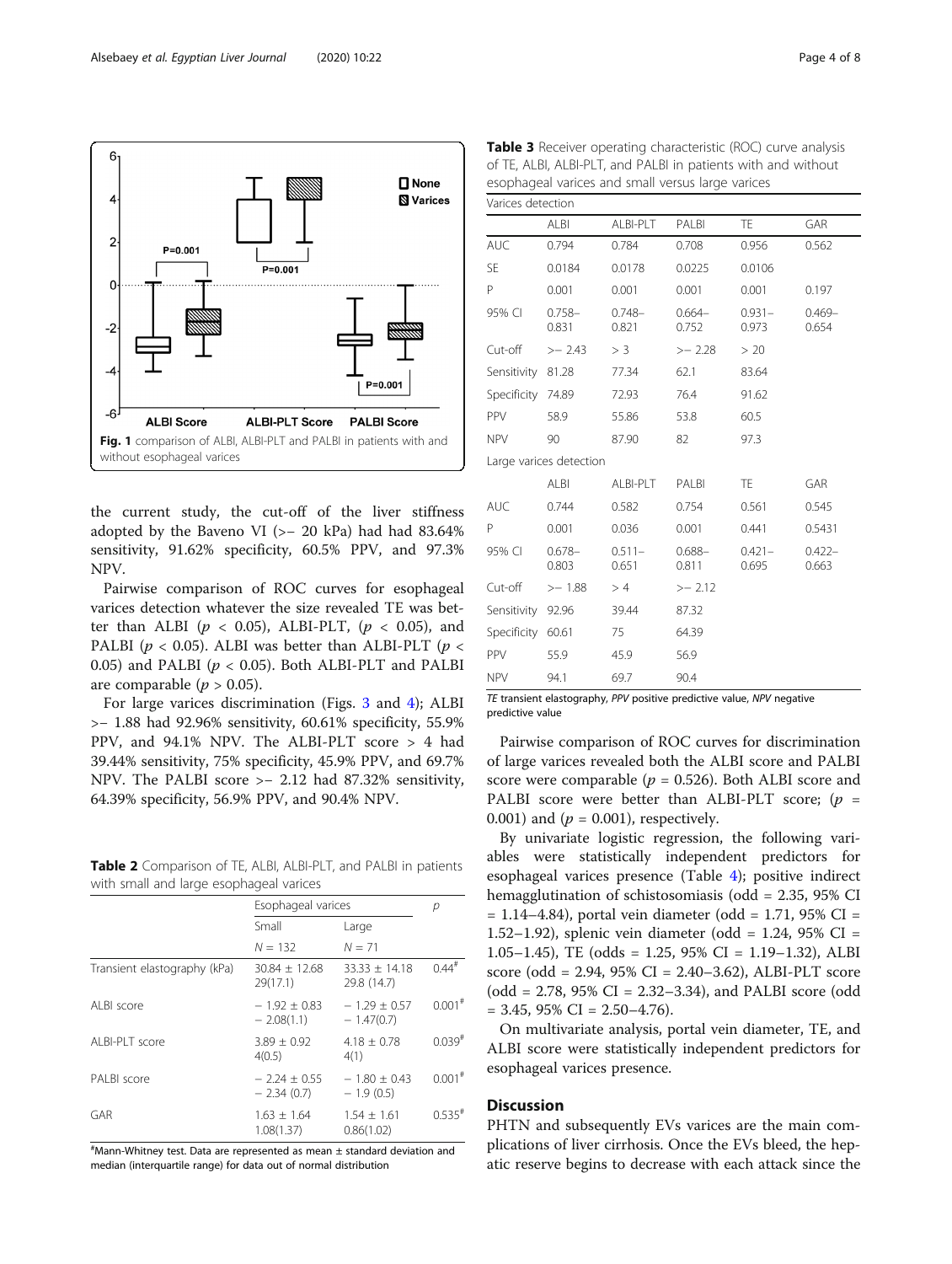<span id="page-4-0"></span>

liver is dependent in such condition on the hepatic artery. Screening for EVs is needed to detect and eradicate them and so prevent variceal bleeding. Endoscopy is the gold standard for the diagnosis but it is invasive maneuver that a lot of patients are afraid to undergo it.

According to the Baveno VI consensus [\[6](#page-6-0)], patients with the following criteria can avoid screening endoscopy, namely, TE < 20 kPa and platelets >  $150,000/\text{mm}^3$ . These criteria though easily to be applied, depended mainly on the presence of FibroScan that is not available



in all hospitals and primary care units. Another point that the FibroScan is costly regarding the machine price and the maintenance costs. As a result, we still need scores or models that depend on routine laboratory investigations.

Johnson et al. [\[11\]](#page-7-0) in a large number international study assessed the liver function among patients with hepatocellular carcinoma and correlation with the survival after treatment. They developed the ALBI score that correlated with the liver dysfunction. In comparison with Child Pugh score (CTP), it is simple, non-objective, using two routine labs and being discriminatory for the liver dysfunction. It also correlated with survival. Various publications studied ALBI score in all the aspects of hepatocellular carcinoma from the diagnosis to treatment  $[16–18]$  $[16–18]$  $[16–18]$  $[16–18]$  $[16–18]$ .

Roayaie et al. [[12](#page-7-0), [19](#page-7-0)] incorporated the platelet count into the ALBI score and called the new model PALBI score. They incorporated the liver function status and the PHTN indirectly. PALBI was divided it into 3 grades (PALBI 1 ≤ − 2.53, PALBI 2 − 2.53 to − 2.09, PALBI 3 >− 2.09). PALBI score was developed to stratify HCC patient and assessing the survival post-treatment. Liu et al. [[20\]](#page-7-0) reinforced the beneficial role of PALBI score.

ALBI and PALBI scores were initiated mainly for hepatocellular carcinoma patients but its success have encouraged researches to assess them in other liver diseases.

Chen et al. [[21\]](#page-7-0) found that ALBI score was superior to MELD and CTP score for predicting 1-, 2-, 3-year mortality in HBV-related cirrhosis patients. The lower the ALBI score the more the survival. Shao et al. [\[22](#page-7-0)] found that generally ALBI, CTP, and MELD score were comparable for assessing the in-hospital mortality in patients with cirrhosis. In subgroup analysis, CTP score and ALBI score were the best for HBV patients, meanwhile CTP score and MELD were the best for alcoholic hepatitis patients.

Chen and Lin [\[23\]](#page-7-0) found that high admission ALBI score was a predictor of 3-month mortality in patients with HBV-related acute-on-chronic liver failure. Hou et al. [[24\]](#page-7-0) found that patients with hepatic encephalopathy had higher ammonia and ALBI grade, and their combination was useful for predicting advent of encephalopathy. ALBI score was prognostic in patients with primary biliary cholangitis [[25\]](#page-7-0). Both MELD and ALBI predicted the post transjugular intrahepatic portosystemic shunt (TIPS) creation mortality but the performance of MELD score was superior than ALBI score [[26\]](#page-7-0).

Xavier et al. [\[27](#page-7-0)] conducted a study on 111 patients with acute upper gastrointestinal hemorrhage. Compared to CTP score and MELD score, only ALBI could predict in hospital stay and 30 days mortality. All the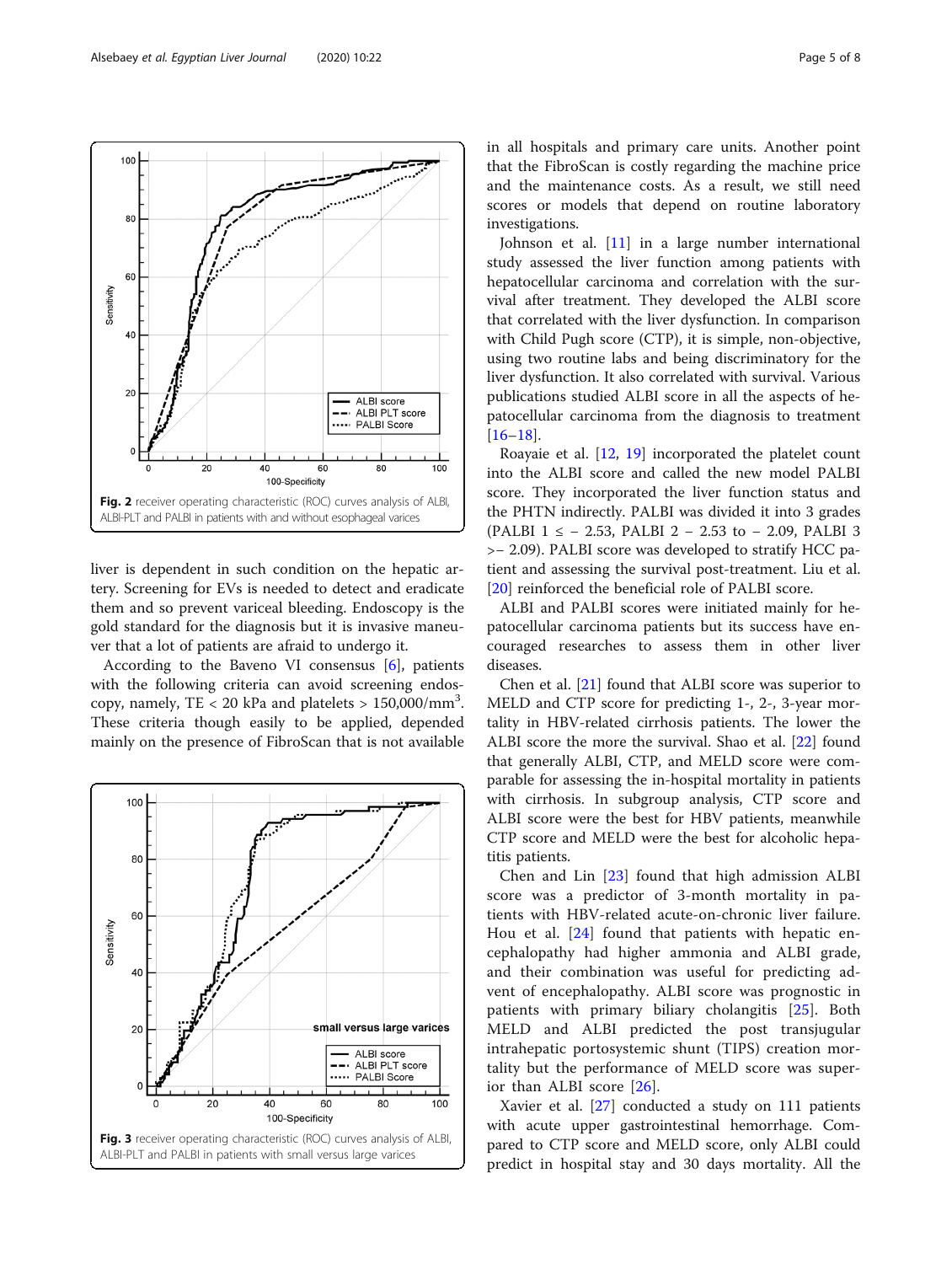<span id="page-5-0"></span>

three score were the same statistically for the 1 year mortality.

Zou et al. [[28\]](#page-7-0) found that ALBI score >− 1.492 had 100% sensitivity, 69.62% specificity, 7.4% PPV, and 100% NPV for predicting acute upper gastrointestinal hemorrhage-related in-hospital mortality of in liver cirrhosis. The etiology of cirrhosis was, HBV, HCV, alcohol, or mixed. Unfortunately, the AUC of ALBI score was statistically comparable to the CTP and MELD score, so it did not add benefit [\[28\]](#page-7-0).

Recently, Chen et al. [[14\]](#page-7-0) developed new score (ALBI-PLT) to screen for high-risk esophageal varices (HRVs) in patients with HCC. He combined the ALBI grade (I– III) to platelets grade (I–II) so the sum ranged from 2 to 5. HRVs were common with ALBI grade II > I. ALBI-PLT score > 2 had 90% sensitivity, 27% specificity, 21% PPV, and 97% NPV for detecting HRVs. It is very simple score that also incorporated the dysfunction grade and PHTN indirectly. ABLI-PLT could discriminate patients with HRVs so it is a simple non-invasive screening tool and obviated unnecessary endoscopy.

In the current study, patients with EVs had more incidence of Schistosomiasis 21.8% against 10.6%. Schistosomiasis per se is a major cause of presinusoidal PHTN but it may augment the effect of HCV on the liver subsequently PHTN [[29](#page-7-0), [30](#page-7-0)]. The increased serum bilirubin, portal vein diameter and the decreased level of serum albumin, hemoglobin, WBCs and platelets reflect liver dysfunction, PHTN, and splenic sequestration or hypersplenism in patients with EVs.

In fact ALBI, PALBI, and ALBI-PT scores could reflect the degree of liver dysfunction and PHTN since higher

Table 4 Univariate and multivariate analysis of predictors of esophageal varices presence

|                        | Univariate |               |       | Multivariate |               |       |
|------------------------|------------|---------------|-------|--------------|---------------|-------|
|                        | Odds       | 95% CI        | р     | Odds         | 95% CI        | р     |
| Positive IHA Sch.      | 2.35       | 1.14-4.84     | 0.021 | 0.41         | $0.08 - 1.98$ | 0.264 |
| Portal vein diameter   | 1.71       | $1.52 - 1.92$ | 0.001 | 1.76         | $1.13 - 2.74$ | 0.012 |
| Splenic vein diameter  | 1.24       | $1.05 - 1.45$ | 0.010 | 0.73         | $0.42 - 1.27$ | 0.263 |
| Transient elastography | 1.25       | $1.19 - 1.32$ | 0.001 | 1.21         | $1.14 - 1.30$ | 0.001 |
| ALBI score             | 2.94       | $2.40 - 3.62$ | 0.001 | 30.19        | 2.37-383.82   | 0.009 |
| ALBI-PLT score         | 2.78       | $2.32 - 3.34$ | 0.001 | 0.71         | $0.31 - 1.61$ | 0.407 |
| PAI BI score           | 3.45       | $2.50 - 4.76$ | 0.001 | 0.31         | $0.02 - 5.96$ | 0.438 |
| <b>GAR</b>             | 0.98       | $0.90 - 1.08$ | 0.698 |              |               |       |

IHA Sch indirect hemagglutination of schistosomiasis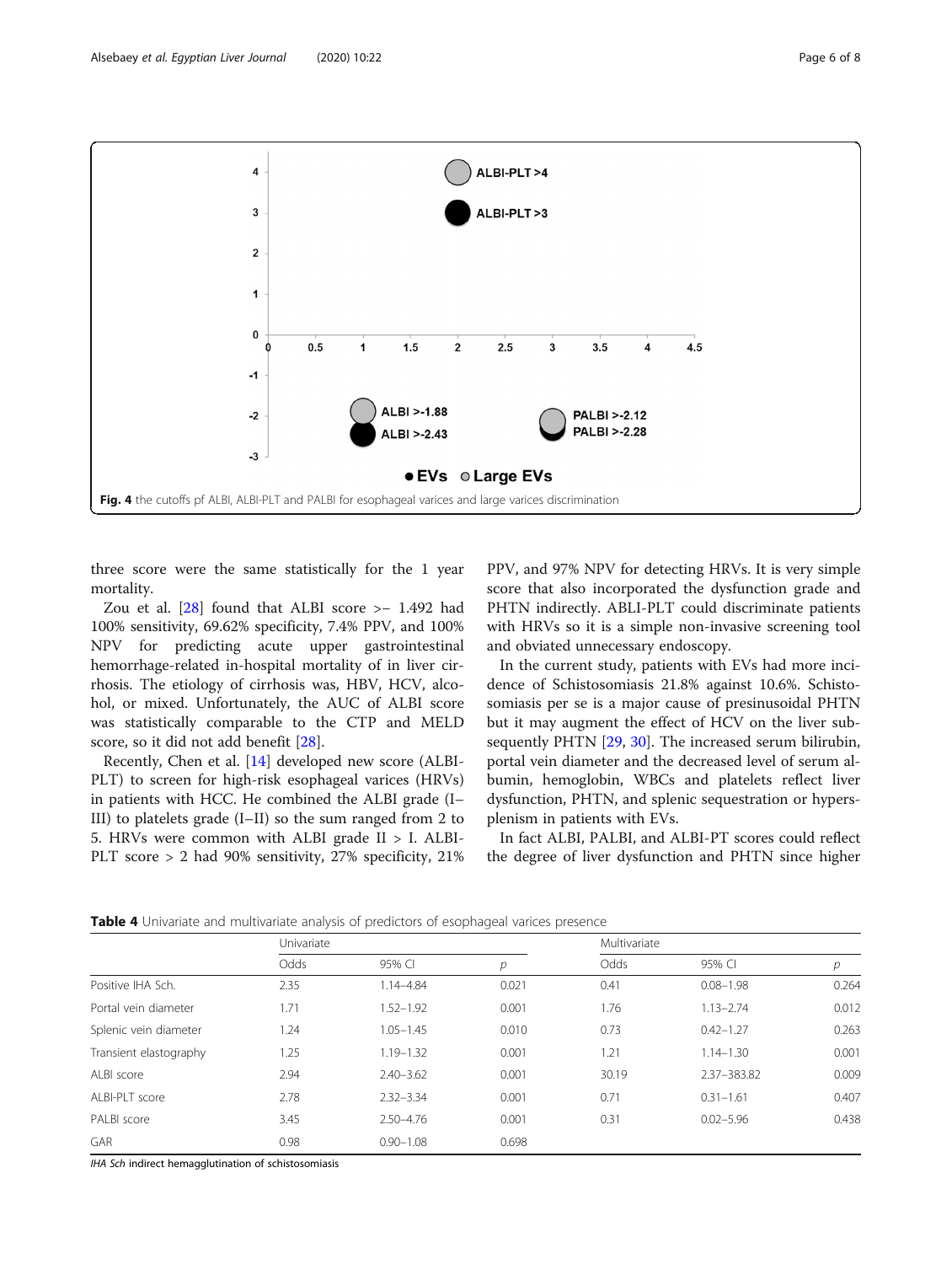<span id="page-6-0"></span>values were seen in patients with EVs. Furthermore, they were of higher values in patients with large varices compared to small varices.

Despite the promising studies of GAR value in patients with HBV-related fibrosis [\[15,](#page-7-0) [20,](#page-7-0) [31](#page-7-0)], some studies did not find this advantage compared to other score in patients with HBV fibrosis [\[32](#page-7-0), [33\]](#page-7-0). Shimakawa et al. [[34](#page-7-0)] conducted the first study of GAR in patients with HCV fibrosis. GAR was comparable to APRI and Fib-4 score. In our study, it was useless for the diagnosis and discrimination of EVs though the number of patient with data was relatively low.

For EVs prediction, ALBI >− 2.43 had 81.28% sensitivity and 74.89% specificity. The ALBI-PLT score > 3 had 77.34% sensitivity and 72.93% specificity. The PALBI score >− 2.28 had 62.1% sensitivity and 76.4% specificity.

ALBI >− 1.88 (92.96% sensitivity, 60.61% specificity), ALBI-PLT score > 4 (39.44% sensitivity, 75% specificity), and PALBI score >− 2.12 (87.32% sensitivity, 64.39% specificity) could discriminate large from small varices. Again which one is the best? The ALBI-PLT score was less effective than ALBI and PALBI for EVs size discrimination.

The ROC analysis of the TE cutoff (> 20kPa) adopted by the Baveno VI consensus [6] in our study showed 83.64% sensitivity and 91.62% specificity. Thrombocytopenia  $< 150,000/\text{mm}^3$  was statistically associated with EVs but the percentage is not too high (55.9%).

On comparison of the different ROCs liver stiffness measured by FibroScan was better than all other scores, namely, ALBI, ALBI-PLT, and PALBI. In fact, ALBI was better than ALBI-PLT and PALBI. Both ALBI-PLT and PALBI were comparable.

Regarding the size of the varix, TE did not add benefit unlike the other scores where the ALBI and PALBI were the best for variceal size discrimination.

Positive indirect hemagglutination of schistosomiasis, portal vein diameter, splenic vein diameter, liver stiffness, ALBI score, ALBI-PLT score, and PALBI score were independent predictors of EVs existence. On multivariate analysis, portal vein diameter, TE, and ALBI score were statistically independent predictors for esophageal varices presence.

As aforementioned, three studies were conducted on relationship of ALBI and ALBI-PLT and portal hypertension reflected by variceal bleeding [\[27](#page-7-0), [28\]](#page-7-0) or the presence of HRVs [\[14](#page-7-0)]. None of them assessed the PALBI score. We are the first study to assess PALBI score and the role of the three scores in screening for EVs in cirrhosis patients without hepatocellular carcinoma.

The cutoff of ALBI-PLT was lower than our study (2 vs.  $4-5$ ) [[14\]](#page-7-0). The possible explanations that the authors compared to us chose a cutoff value with high sensitivity

(90% vs. 77.34%) and very low specificity (27% vs. 72.93%).

The limitations of the study are that it is single-center experience, did not assess the longitudinal follow-up mortality, and did not assess them in non-HCV liver diseases or patients with ascites nor HCC. Large number multi-centric studies are needed.

#### Conclusion

The ALBI, ALBI-PLT, and PALBI are useful predictors of EVs presence and the need of diagnostic endoscopy especially in centers that lack FibroScan.

#### Abbreviations

PHTN: Portal hypertension; HVPG: Hepatic venous pressure gradientEVsEsophageal varices; ALBI: Albumin-bilirubin; PALBI: Plateletsalbumin-bilirubin; ALBI-PLT: Albumin-bilirubin-platelets; GAR: γ-Glutamyl transferase-platelets; IHA Sch: Indirect hemagglutination; AUC: Area under the curve; CTP: Child-Pugh; HRVs: High risk esophageal varices; PPV: Positive predictive value; NPV: Negative predictive value; CI: Confidence interval; TE: Transient elastography

#### Acknowledgements

None

#### Authors' contributions

Data collection: AA, HMA, MAE. Study design: AA, HMA, MAE. Manuscript writing and final revision: AA. All authors have read and approved the manuscript

#### Funding

None

#### Availability of data and materials

The datasets used and/or analyzed during the current study are available from the corresponding author on reasonable request.

#### Ethics approval and consent to participate

It is approved by National Liver Institute IRB 0085/2014. Informed written consent was signed by all patients.

#### Consent for publication

Not applicable

#### Competing interests

None

#### Received: 13 October 2019 Accepted: 19 March 2020 Published online: 08 May 2020

#### References

- 1. Shung DL, Garcia-Tsao G (2017) Liver Capsule: Portal hypertension and varices: pathogenesis, stages, and management. Hepatology 65:1038
- 2. Treiber G, Csepregi A, Malfertheiner P (2005) The pathophysiology of portal hypertension. Digest Dis 23:6–10
- 3. Iwakiri Y (2014) Pathophysiology of portal hypertension. Clin Liver Dis 18: 281–291
- 4. Gulamhusein AF, Kamath PS (2017) The epidemiology and pathogenesis of gastrointestinal varices. Tech Gastrointest Endo 19:62–68
- 5. de Franchis R, Dell'Era A (2014) Invasive and noninvasive methods to diagnose portal hypertension and esophageal varices. Clin Liver Dis 18:293– 302
- 6. de Franchis R (2015) Expanding consensus in portal hypertension: report of the Baveno VI Consensus Workshop: Stratifying risk and individualizing care for portal hypertension. J Hepatol 63:743–752
- 7. Arena U, Lupsor Platon M, Stasi C, Moscarella S, Assarat A, Bedogni G et al (2013) Liver stiffness is influenced by a standardized meal in patients with